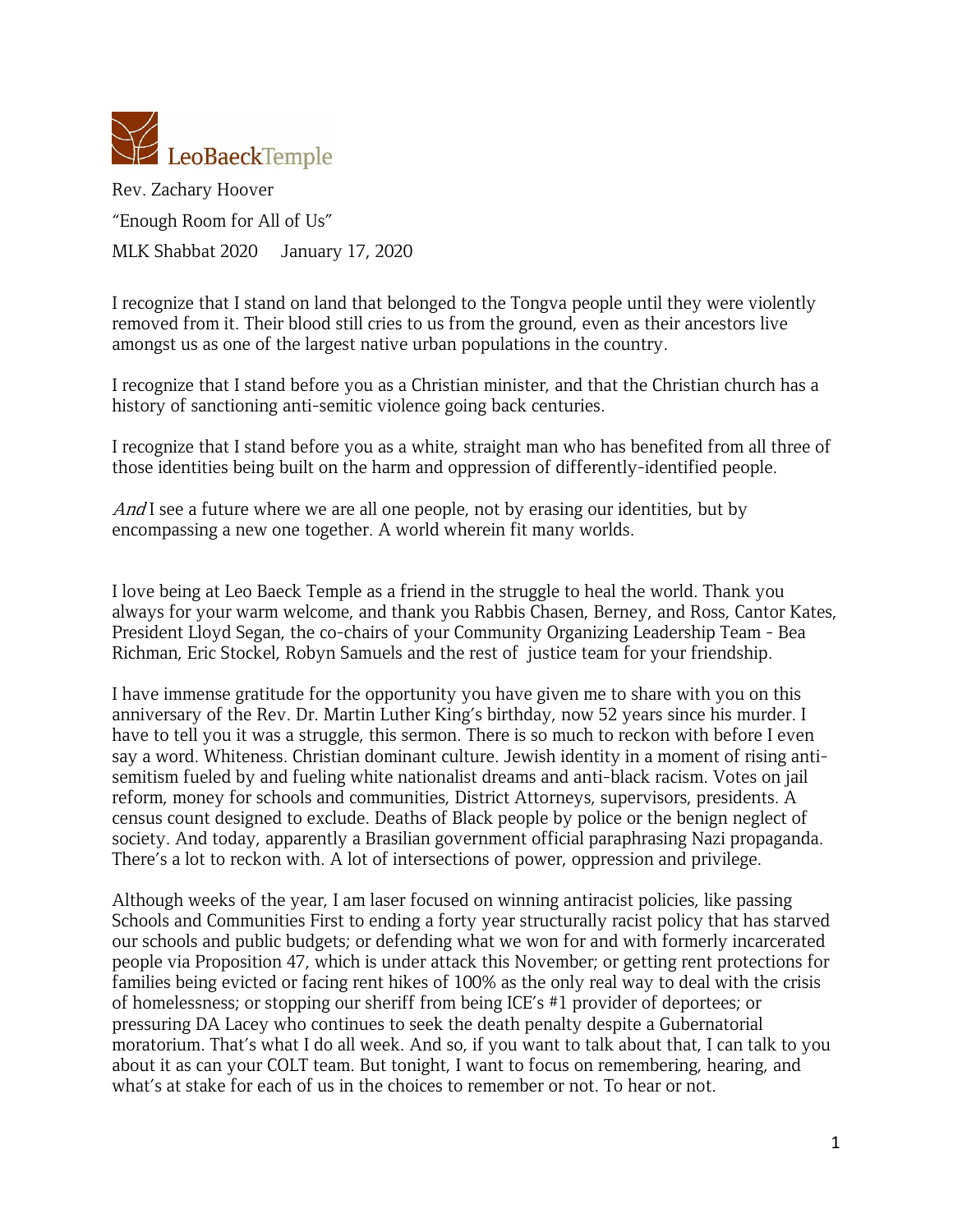The scripture reading, or Torah portion, for this week is the beginning chapters of the book of Exodus. Chapter 1 vs. 8 reads, "Now a new king came to power in Egypt who didn't know Joseph…" In the preceding verses, we learned that Joseph is already dead, so we aren't talking about literally knowing someone in life here. We are talking about a relationship through time, a story that might live into the present about Joseph and his people being inside the circle of community rather than outside. We might say the pharaoh didn't remember Joseph. If you told this Pharoah the story of Joseph, he wouldn't even know how to hear it. Joseph doesn't belong to him, and neither do Joseph's people. And this is the theme for my sermon, remembering and hearing.

"Now a new king came to power in Egypt who didn't know Joseph."

My first racial memory is fuzzy, but it's there. I'm in a classroom, grade school—not sure whether first or second grade—at Brentwood Elementary School in Plainfield, Indiana. We are working on some kind of art project that involves, or I've decided will involve, a representation of myself. I must have asked someone about color and me, because I remember trying to use the white color crayon to color myself. After a little bit of coloring, I stopped, looked, and thought, "well that doesn't look like me—I can barely see me on the white paper!" I can only assume I picked back up a peach-ish colored crayon and continued. Society was already making me white, and I attempted to color myself other than I am in reality because of it.

"Now a new king came to power in Egypt who didn't know Joseph."

In high school, Mr. Freezell Brown, my first Black teacher, encouraged me to volunteer in a library in the neighborhood where he'd grown up. So I went to Clifton St. twice a week and tutored a second grader named Marcus. One day, we sent Marcus home for fighting—fighting kids a lot bigger than him. Turns out he had spent the night alone in a dark house with no dinner because his mom was out trying to hustle some money to get the electricity back on. Then he went to school and came to tutoring. I got in my car that night, drove twenty minutes on the interstate to Plainfield to a warm house with a family at a dinner table and to the place where I'd sleep while my golden pathway to prosperity opened before me with efforts that no rational person would call extraordinary. Life for Zach. Death for Marcus. That night was the first night I knew I had been lied to about who had what, how much of it, and why. It was the first night I really felt, in my bones, that my whiteness was intimately tied to Marcus' Blackness, and that my whiteness was tied to my golden pathway to life and to his already obstacle strewn struggle against death. I also realized, and I say it more clearly these 25 years later, that this reality made me smaller somehow. And though I wanted Marcus and Mr. Brown to be free from it, I wanted out too. It trapped me and hurt. And it offered me a choice. I remember telling God as I prayed, "God, I'll either remember Marcus when I am old or I won't. Use me God."

"Now a new king came to power in Egypt who didn't know Joseph."

Do you think the new King chose to forget Joseph's story? Did he forget Joseph because no one wrote it down? Because the Egyptians were really bad at record keeping? Because the story was in the papyrus library in a book his dad or mom never read to him because it was less important than other things for pharaohs-in-training?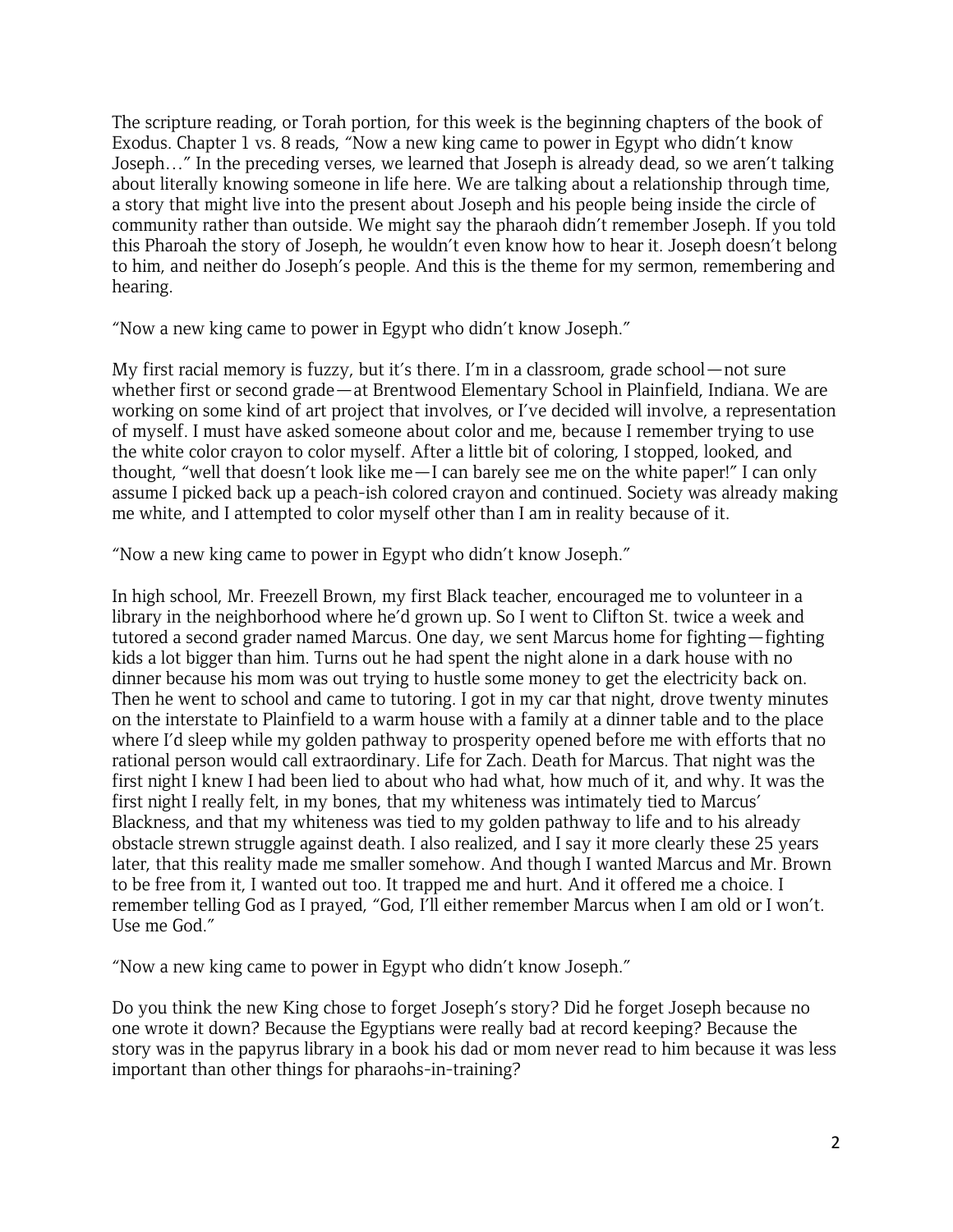Or did he forget Joseph because he needed to in order to carry out the enslavement and in order to continue to benefit economically from the labor of others even as their children suffered.

"Now a new king came to power in Egypt who didn't know Joseph."

In the podcast "White Lies", two white Alabamians narrate their experiences trying to uncover the truth about who killed Rev. James Reeb, a white Unitarian Universalist minister who responded to the Rev. Dr. Martin Luther King Jr.'s call to ministers and clergy to come to the Selma after the brutal beating of 100s of innocent and unarmed men, women, and children as they attempted to cross the Edmund Pettis bridge on a march for voting rights. The beating was shown on ABC in a special report that interrupted the network's broadcast of "Judgment at Nuremberg." One of the marchers, Jimmie Lee Jackson, a 26 year old Black man was shot in the side by a sheriff that day and killed, but it was Minister Reeb's white death a week later that further galvanized white people to clamor for civil rights and got President Johnson's attention.

The most striking moments in the podcast are the interviews with the white people from Selma who were directly involved in the events of 1965 and what people chose to remember, including ensuing lies that White Selmans told themselves and that shaped their collective, public memory—namely, that "the movement needed a white martyr, so civil rights workers killed that minister on the way to the hospital in Birmingham." They didn't want to know Rev. Reeb's death. Didn't want to remember him.

"Now a new king came to power in Egypt who didn't know Joseph."

Three of the attackers were tried and acquitted within 30 minutes. The fourth attacker, Bob Portwood who was never tried, when asked about his memory of the night when he beat Rev. Reeb to death, says, "You just learn not to hear it." As the journalist in the podcast are probing and trying to get this older man, who has dementia by the way, to share about that night—the truth of itlisten to some of his responses:

B PORTWOOD: "I tried to forget it 'cause I knew damn well a long time ago they were going to kill me. But I can't do a whole lot. I really can't. It's honest. You ever had an honest truth from something there? And that's what - I don't even want to talk about it 'cause... I was a part of it. I was part of it.

…

I PORTWOOD: He was in with them, and he saw it.

B PORTWOOD: Yeah. You know, I can't remember that. I don't - hell, when you get bad stuff, you leave it alone - learn not to hear it. I had to get rid of it in my mind, and it's gone.

I PORTWOOD: But you worked in that group. And you were the muscle, I think, behind them. You were the bouncer.

…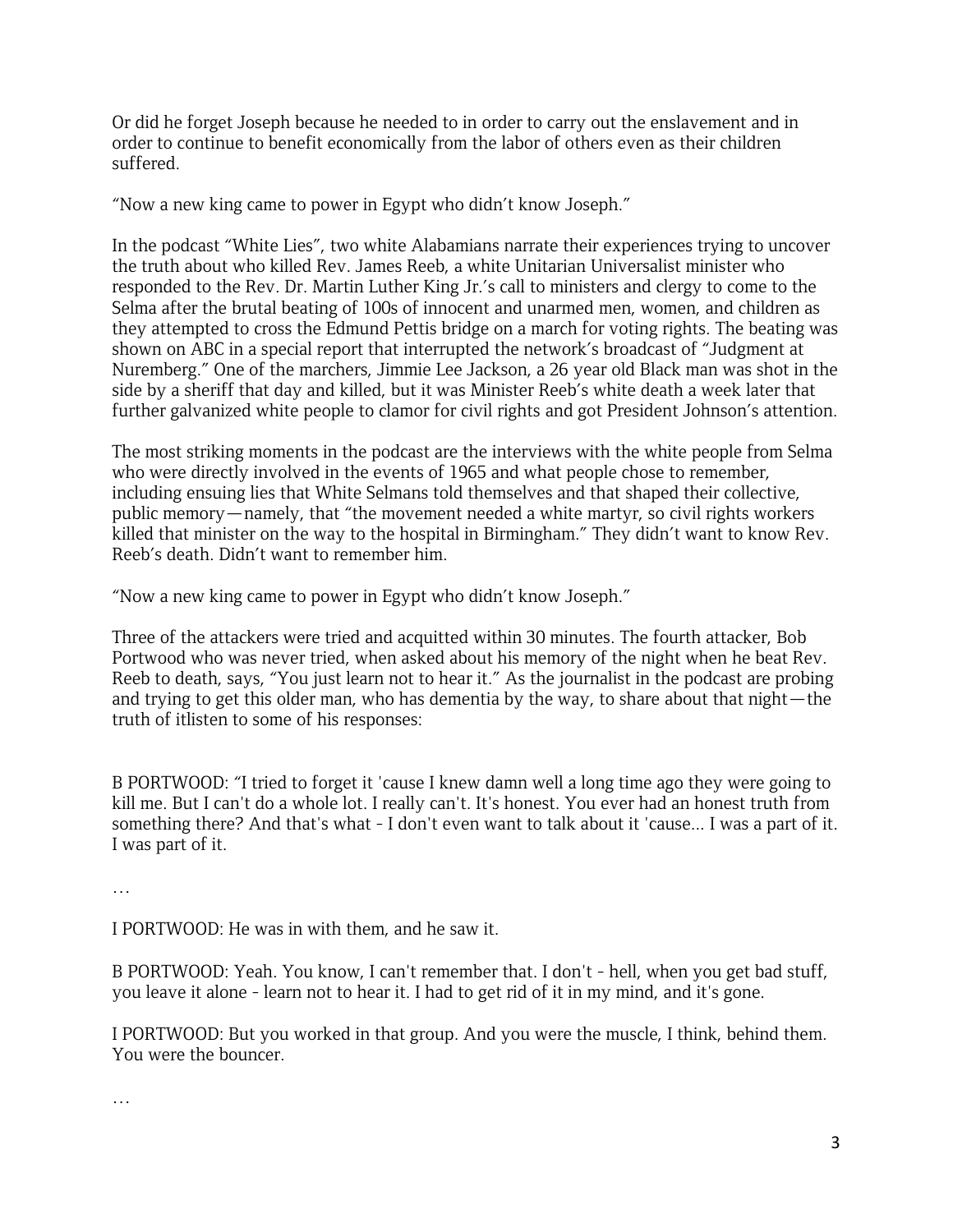B PORTWOOD: I was real, real bad. But I didn't kill. It was mostly just stomping the hell out of somebody that … - that they didn't like. I was a bad, bad boy. And - but I never have been able to get, you know, caught. I didn't get no...

I PORTWOOD: No. No, you never were - had any trouble with the law. Never.

B PORTWOOD: When I wanted to lose it, I lost it. People say, well, you hear it. I don't hear it. I couldn't hear it if you sit there and tell me of it 'cause it was tough.

"Now a new king came to power in Egypt who didn't remember Joseph."

This man tried to forget murdering another person and did it so effectively that he literally lost his memories from the rest of his life, ones he perhaps wished to keep.

When we "learn not to hear it" or will ourselves to forget, we have to imprison a part of ourselves, and we don't get to control the secondary impacts! How many of us have "learned not to hear it" because to do so is painful or would be inconvenient or because we heard a different explanation that absolves us of responsibility. How many of us have learned not to hear the cries of Black people as they are systematically oppressed in this country—shot, jailed, excluded, evicted, unsupported, questioned, doubted, and generally seen as undeserving of the same life that others have, that maybe you have. Maybe you have a sense of what it would cost you to really hear the groans of God's people. But what is it costing you to not hear it and act accordingly?

When God confronts Cain about Abel in Genesis, he says, "Your brother's blood cries out to me from the ground." The ground we stand on, the layers within us, are layered with joys, yes, with life, yes. They also have layers of blood that continue to cry out to God and will do so until we choose to hear it, to remember, to really *remember* all that has happened, to honor it, to apologize, and to ask God to cover over those sins so we can repent—so we can turn—in a new direction.

"Now a new king came to power in Egypt who didn't remember Joseph."

There is one king who chooses to forget for the sake of power, to oppress. Pharoah doesn't care about the cries of the Hebrew slaves, and he chooses not to hear it. He learns not to hear it. Even if you told him about it, he wouldn't be able to hear you. Where have you allowed pharaoh to arise in you and become deaf to people's cries? If a policy is too complicated and not clean enough when it comes to righting a wrong, do you hear it? Can you see it's racial implications?

"Now a new king came to power in Egypt who didn't remember Joseph."

But there is another king in our scriptures. Adonai. And this king is the true king. A king who remembers and chooses to hear. As in Psalm 116 " God has inclined their ear to me, therefore I will call on God as long as I live." The story of our scriptures is of a God of remembrance and a God of hearing. God remembers God's covenants. With creation after the flood—even places a monument, you might say, in the sky to remind Godself. God remembers the covenant with Israel. God inclines his ear to hear the groaning of his people enslaved.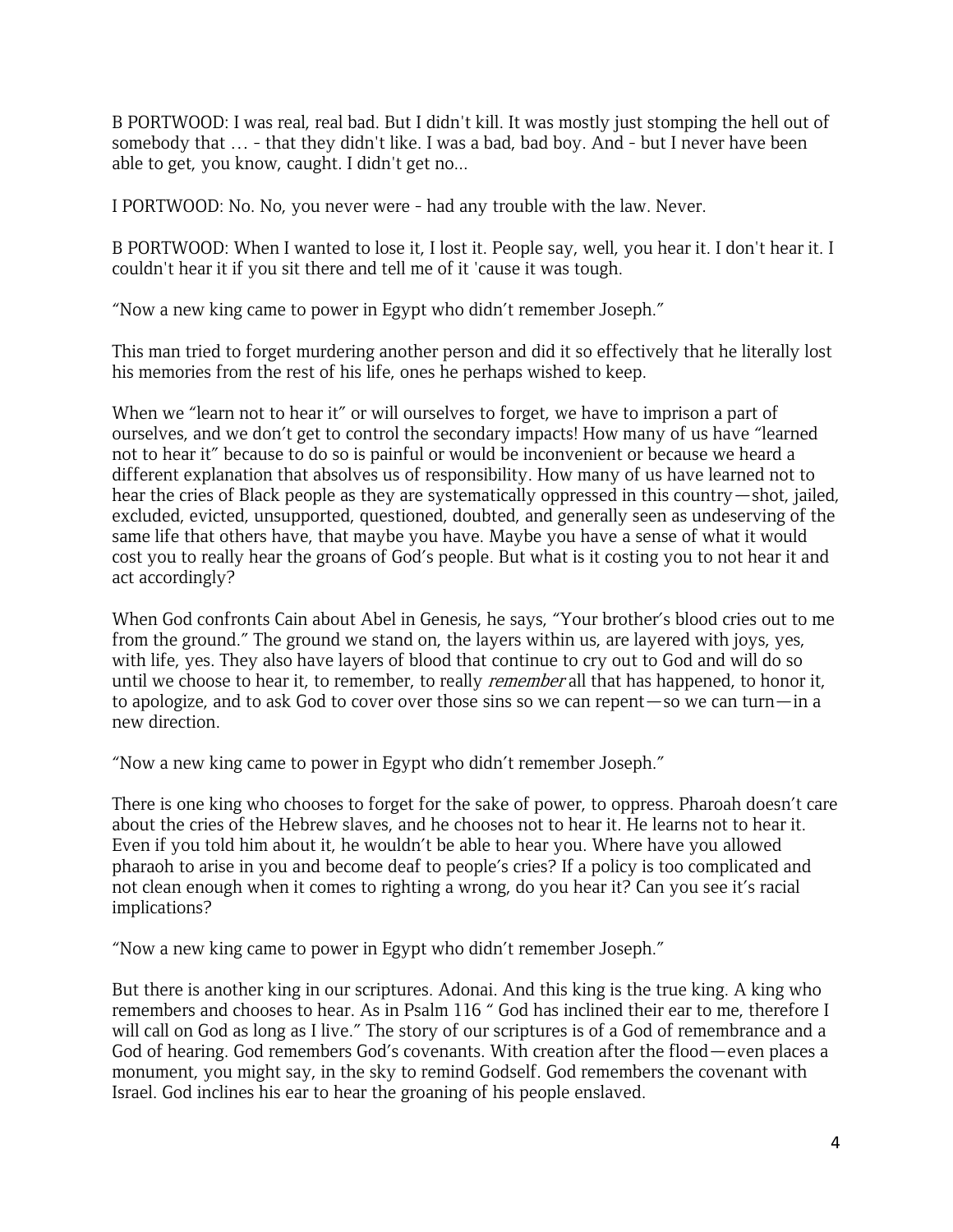And when it comes to our shortcomings, I'm pretty sure God remembers. Despite all our Baptist hymns about sins being washed white like snow, in Christian scripture 1 Peter 4:8 it says that "Love covers over a multitude of sins."

Psalm 32:1-5 says, replacing "I" with the plural: "The one whose wrong doing is forgiven, whose sin is covered over, is truly happy! The on the Lord doesn't consider guilty, in whose spirit there is no dishonesty, that one is truly happy! When we kept quiet, our bones wore out; we were groaning all day long, every day, every night, because your hand was heavy upon us. Our energy was sapped as if in a summer drought. So we admitted our sin to you. We didn't conceal our guilt. We'll confess our sins to the Lord, is what we said. Then you removed the guilt of our sin." Only in remembrance can we be freed to strike out toward beloved community.

Will a new people come to power who remember?

Too many people's blood cries out to you and me from the ground and from their living mouths for each of us to hear them alone, for that we have been given community. We have been given to each other in belonging, and we have been made b'tselem Elohim, God's very likeness and image. And if we are made as God's very image, then we are made to remember, to learn to hear it—to incline our ear to the groans of our human family. We must reject the pharaoh that lives in all of us that wishes to come to power and not remember Joseph, the sibling who has been our family all along. When we live out of our true selves, we do as God does. We choose to remember. We choose to hear. And if you weren't around, that doesn't exempt you. Raise your hand if you benefit today from slavery. Every hand should be up, because the initial wealth of this nation was only possible because of the enslavement of people with darker bodies. What a world. You can flee destruction elsewhere and still be here benefiting from the destruction of other people. All the moments before us live in us at this very moment. Time is a layered caking of sediment of sufferings and joys, not an arrow we ride in one direction.

Will a true people come to power who remember? It will take all of us and more.

Andres, my son, has to remember. I will make sure he remembers the Shoah. I will make sure he remembers chattel slavery. I will make sure he remembers the massacre of native peoples. It won't be fun to start talking to him a lot more explicitly about race this year, but he's almost five, so it's time, because it's already happening to him whether I like it or not. I hope he never thinks he's supposed to pick up the white crayon but always colors in truth.

Will your true self come to power and remember? Will America come to power and remember? Will America learn to hear it?

When America learns to remember and learns to hear it, we will find our true power. We cannot create belonging out of erasure when the blood still cries to us from the ground. We can only create belonging by allowing it all to belong and then singing a new song together that laments our ugliness and rejoices in our beauty and inspires us to nurture a new story as one people.